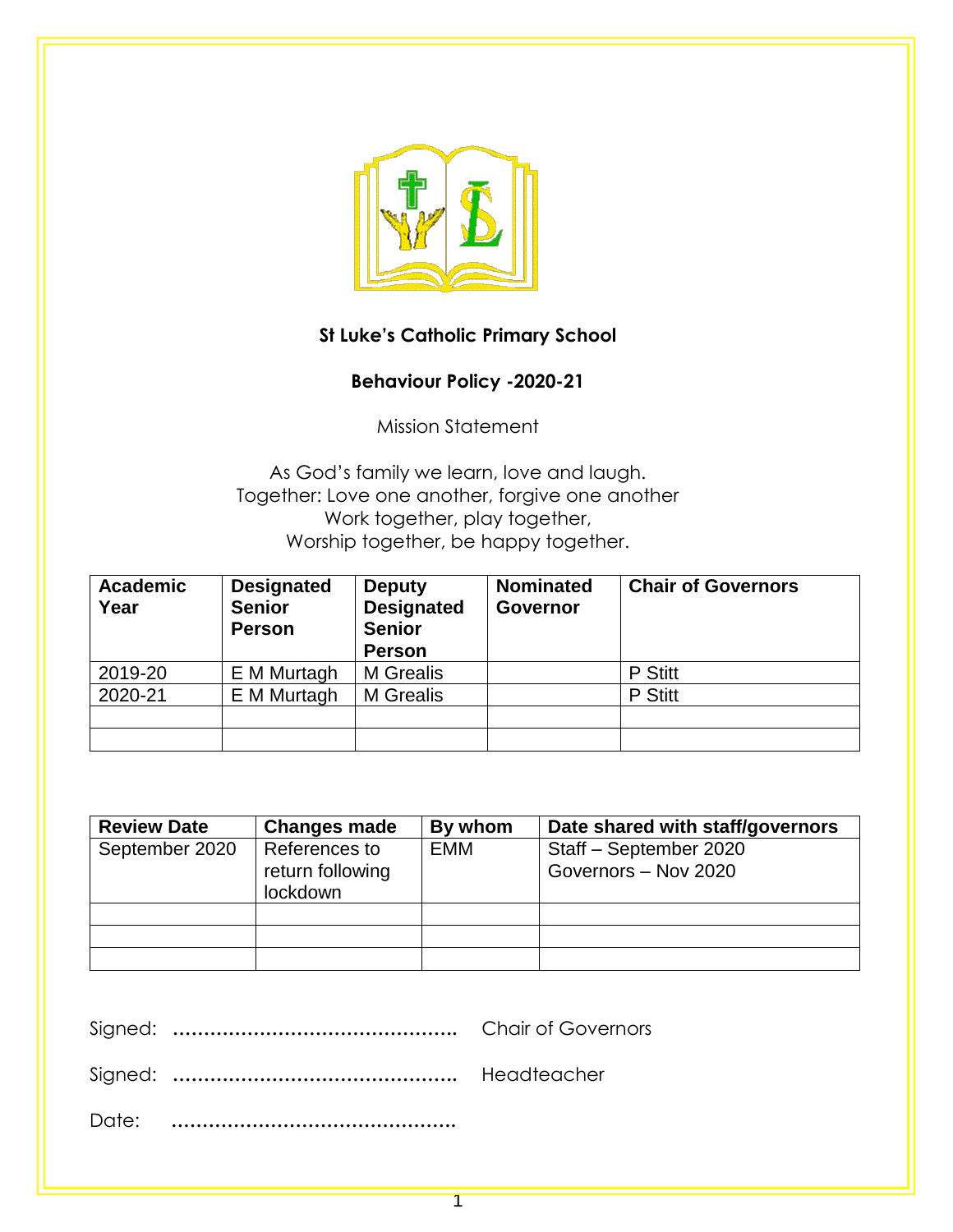#### **Behaviour Policy Principles**

At St Luke's Catholic Primary School, we endeavor to create a caring ethos where each individual pupil feels safe and secure, and able to thrive to achieve their full potential. We are therefore committed to creating an environment where exemplary behaviour is at the heart of productive learning. Everyone is expected to maintain the highest standards of personal conduct, to accept responsibility for their behaviour and encourage others to do the same. As members of our community, we adhere to the values of being: 'Ready, Respectful, and Safe.' **This applies more than ever as many children will be returning to school for the first time since the Coronavirus lockdown. it is important that we create a culture of Respectfulness to maintain safety at all levels (September 2020).**

#### **Aim of the behaviour policy**

To provide a safe, comfortable and caring environment where optimum learning takes place ■ To provide clear guidance for children, staff and parents of expected levels of behaviour To provide a consistent and calm approach All adults take responsibility for behaviour and follow-up personally Adults use consistent language to promote positive behaviour **The use restorative approaches instead of punishments** 

#### **Purpose of the behaviour policy**

To provide simple, practical procedures for staff and pupils that:

- Foster the belief that there are no 'bad' pupils, just 'bad choices'
- Encourage pupils to recognise that they can and should make 'good' choices
- Recognise behavioural norms
- $\cdot$  Promote self-esteem and self-discipline
- Teach appropriate behaviour through positive intervention

#### **All staff must:**

- $\mathbb D$  Take time to welcome pupils at the start of the day
- Be at the door at the beginning and end of morning and afternoon sessions
- **If** Never walk past or ignore pupils who are failing to meet expectations
- Always redirect pupils by referring to 'Be Ready, Be Respectful and Be Safe'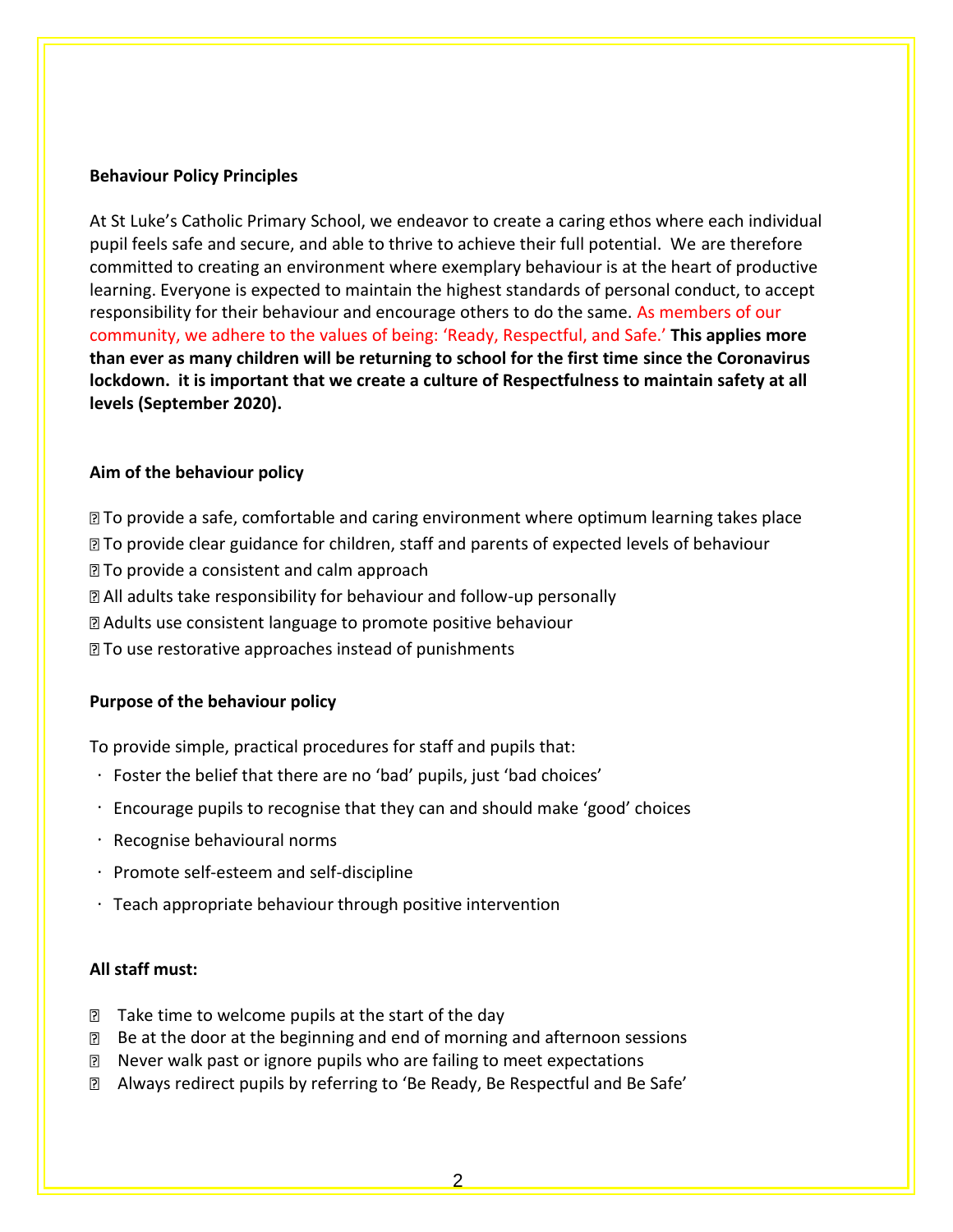### **The Head teacher and The Senior Leadership Team must:**

- Be a visible presence around the school
- Regularly celebrate pupils and staff whose efforts go above and beyond expectations
- Encourage use of positive praise, phone calls/postcards and certificates/stickers/house points
- Ensure staff training needs are identified and targeted
- **B** Support teachers in managing pupils with more complex or challenging behaviours

#### **Members of staff who manage behaviour well:**

Deliberately and persistently catch pupils doing the right thing and praise them in front of others

- Know their classes well and develop positive relationships with all pupils
- Relentlessly work to build mutual respect
- Remain calm and keep their emotion for when it is most appreciated by pupils
- Demonstrate unconditional care and compassion

#### **Pupils want teachers to:**

- Give them a 'fresh start' every lesson
- **E** Help them learn and feel confident
- **B** Be just and fair
- Have a sense of humour

#### **Behaviour for Learning**

We recognise that clear structures of predictable outcomes have the best impact on behaviour. Our principle sets out the rules, **relentless routines** and **visible consistencies** that all children and staff follow. It is based on the work of Paul Dix and his book 'When the adults change, everything changes'. Good behaviour is recognised sincerely rather than just rewarded. Children are praised publicly and reminded in private.

*''When people talk about behaviour, they obsessively search for the instant solution. Some peddle magic dust or 'behaviour systems' that glisten yet quickly fade. Others relentlessly scream for a bigger stick to beat students down with. Both extremes harbour an irresistible idea that there is a short cut to changing behaviour. They sell the lie that you can provoke sustained behavioural change in others without doing much hard work yourself. The truth is that there is no alternative to the hard work: building relationships with those who would rather not, resetting expectations with those who trample them, being relentlessly positive and sustaining a poker face when confronted with challenging behaviour.''*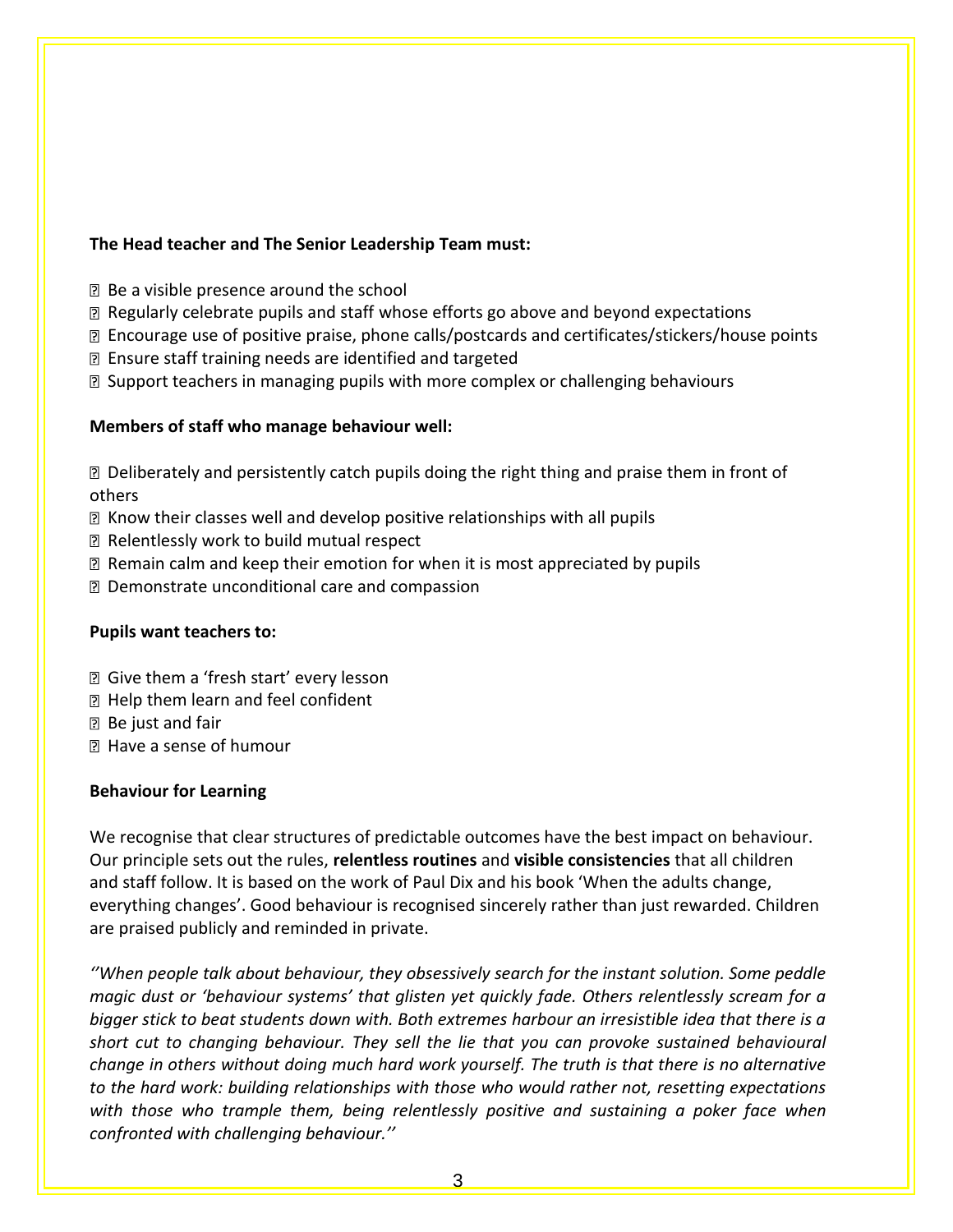## Paul Dix – Pivotal Education

| <b>Our Rules</b> | <b>Visible</b><br><b>Consistencies</b> | <b>Over &amp; Above</b><br><b>Recognition</b> |
|------------------|----------------------------------------|-----------------------------------------------|
| 1. Be ready      | 1. Daily meet and greet                | 1. Recognition boards - Raise                 |
| 2. Be respectful | 2. Legendary Lines                     | the Praise                                    |
| 3. Be safe       | 3. Fantastic Walking                   | 2. House Points/dojos                         |
|                  |                                        | 3. Certificates                               |
|                  |                                        | 4. Home contact                               |
|                  |                                        | 5. Postcards                                  |
|                  |                                        | 6. HT/SLT praise                              |
|                  |                                        | 7. Class Reward/ group reward                 |
|                  |                                        |                                               |

| <b>Focus: Relentless Routines</b>                 |                                           |                                      |  |  |  |
|---------------------------------------------------|-------------------------------------------|--------------------------------------|--|--|--|
| Praise in Public (PIP)<br>Remind in Private (RIP) | <b>Fantastic Walking</b><br>Around School | Consistent Language                  |  |  |  |
|                                                   |                                           | TIME IN not TIME OUT that<br>counts. |  |  |  |
|                                                   |                                           |                                      |  |  |  |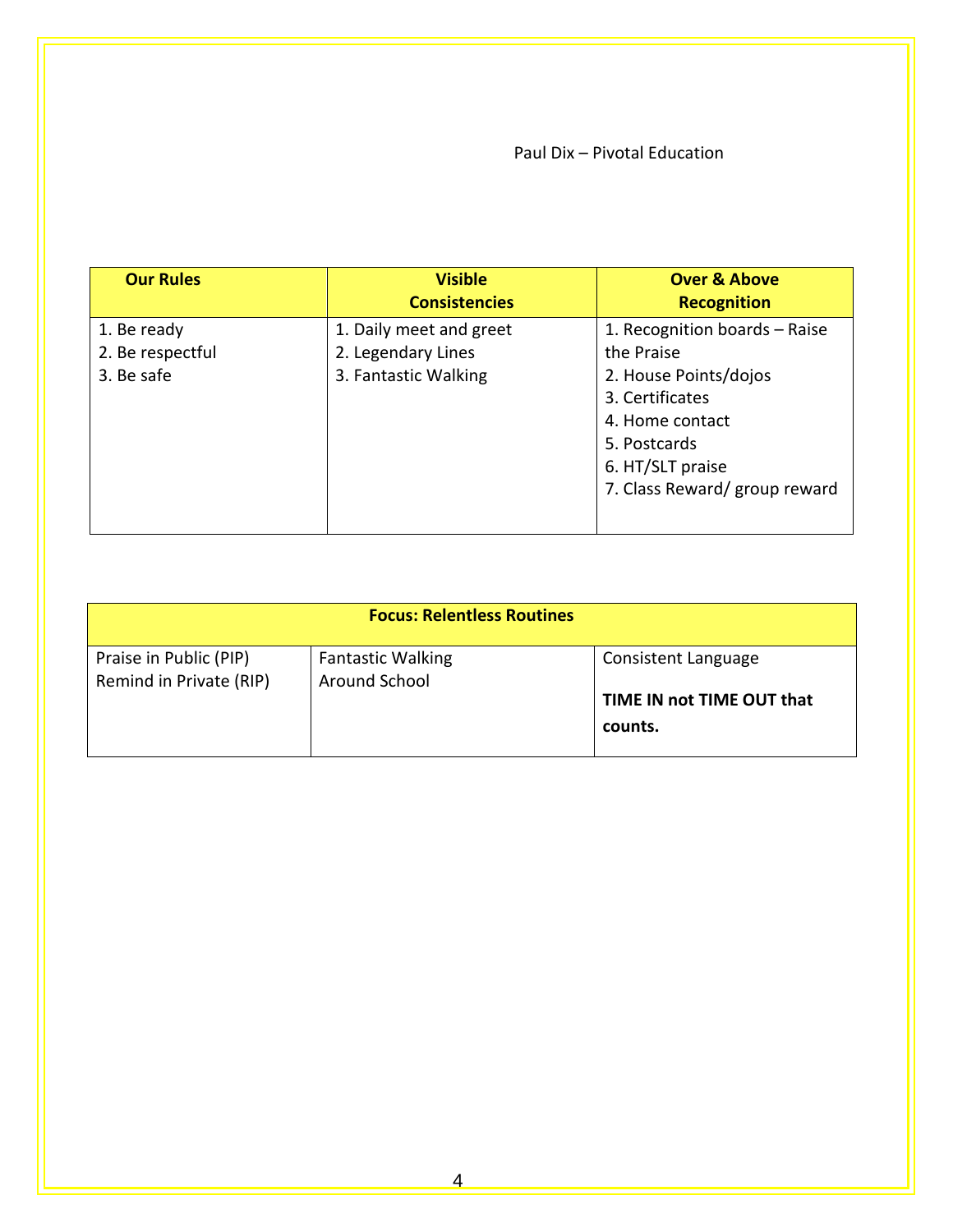#### **Stepped Boundaries**

Gentle approach, use child's name, child level, eye contact, deliver message

## **1. REMINDER:**

I noticed you chose to …… (noticed behaviour)

This is a REMINDER that we need to Be **(Ready, Respectful, Safe)**.

You now have the chance to make a better choice.

Thank you for listening.

Example - 'I notice that you're running. You are breaking our school rule of being safe. Please walk. Thank you for listening.'

## **2. WARNING:**

I noticed you chose to …… (noticed behaviour)

This is the second time I have spoken to you.

You need to speak to me for two minutes after the lesson.

If you choose to break the rules again, you leave me no choice. You will now sit separately from the rest of the class. It is your time to reflect.

Do you remember when ………………………………………. (Model of previous good behaviour)? That is the behaviour I expect from you. Think carefully. I know that you can make good choices. Thank you for listening / I'm glad we had this conversation.

Example - 'I have noticed you are not ready to do your work. You are breaking the school rule of being ready.

You have now chosen to catch up with your work at playtime. Do you remember that yesterday you started your work straight away and got it finished? That is what I need to see today. Thank you for listening.'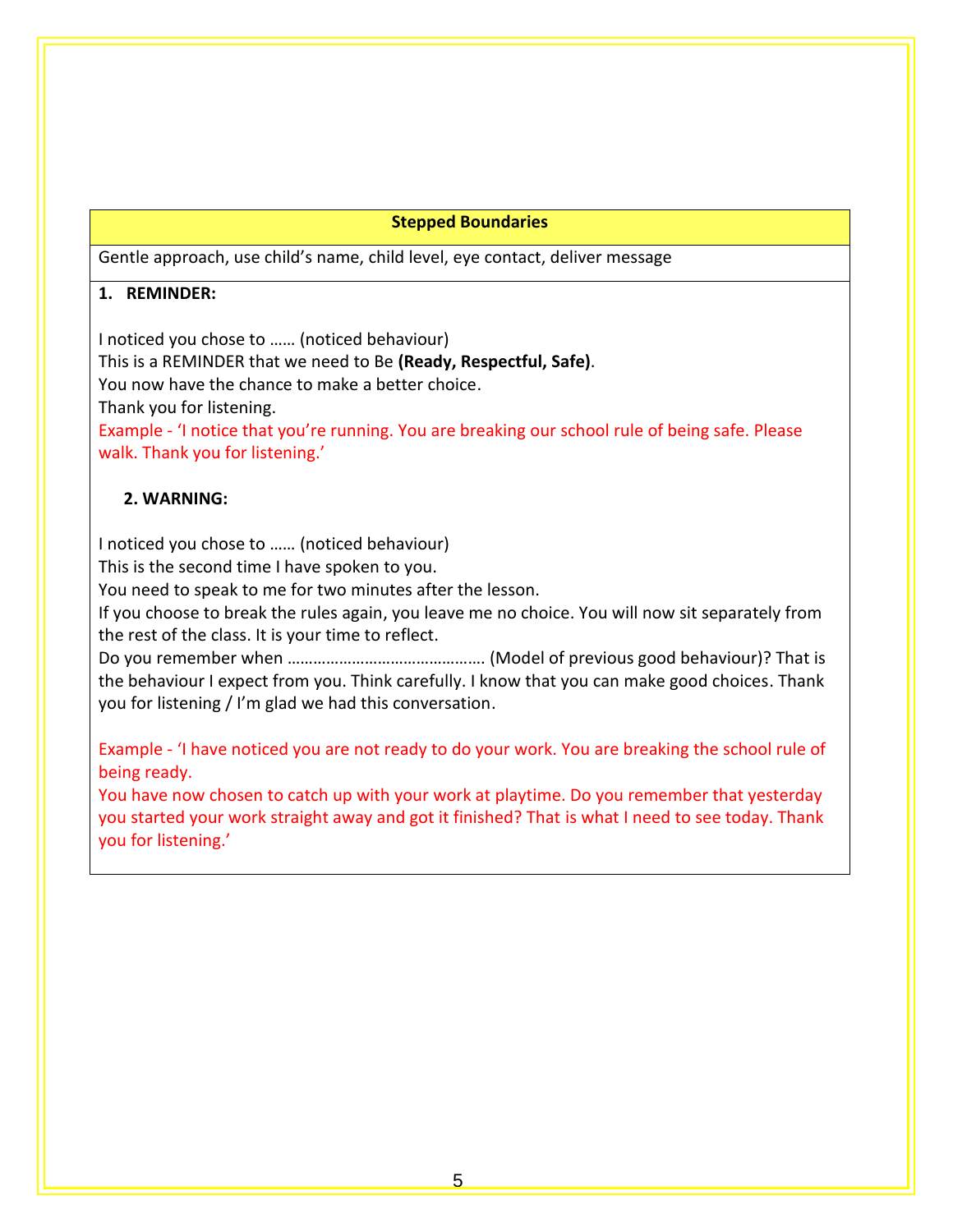## **3. CALMING TIME:**

# Classroom

I noticed you chose to …… (noticed behaviour) You need to:

1. Go to the reflection area.

2. Go to sit with other class.

- 3. Go to sit in a SLT classroom.
- 4. Go to HT's office.

# Playground:

I noticed you chose to …… (noticed behaviour) You need to:

- 1. Stand by other staff member.
- 2. Sit on the bench time to reflect.
- 3. Go to HT's office. I will come and speak to you in two minutes.

Example - 'I have noticed you chose to use rude words. You are breaking the school rule of being respectful.

You have now chosen to go and sit in the quiet area. I will come and speak to you in two minutes. Thank you for listening.'

# **TIME IN not TIME OUT that counts.**

\*DO NOT describe child's behaviour to other adult in front of the child\*

## **4. FOLLOW UP, REPAIR AND RESTORE**

- 1. What happened? (Neutral, dispassionate language.)
- 2. What were you feeling at the time?
- 3. What have you felt since?
- 4. How did this make people feel?

5. Who has been affected? What should we do to put things right? How can we do things differently?

Please see Appendix A – The Script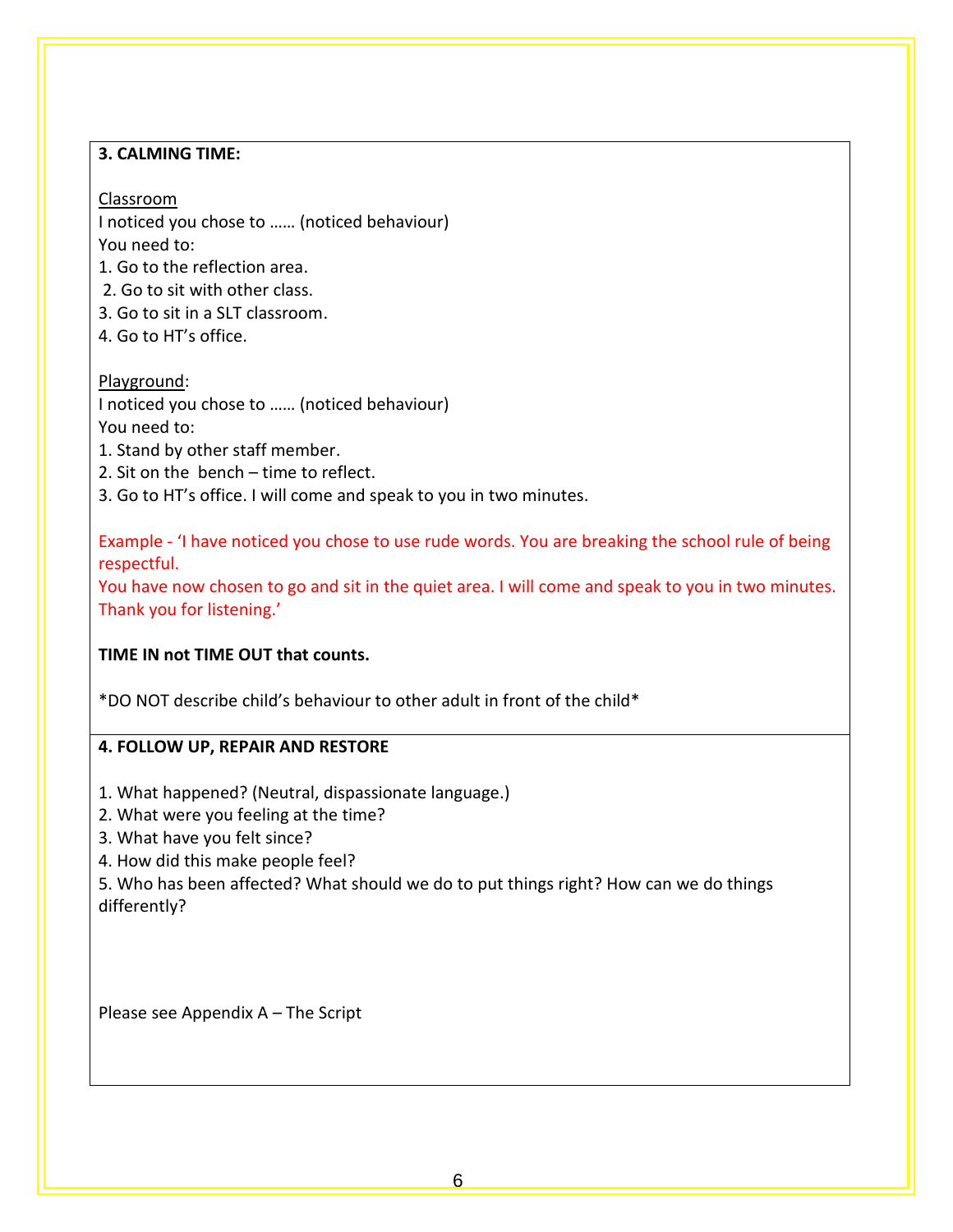## **Sanctions:**

## **Sanctions should**

1. Make it clear that unacceptable behaviour affects others and will not be accepted at our school.

2. Not apply to a whole group for the activities of individuals.

3. Be consistently applied by all staff to help to ensure that children and staff feel supported and secure.

## **Sanctions need to be in proportion to the offence**

It should also be made very clear that it is the behaviour that is unacceptable, and any sanction should address this, not be made personal to the child.

## **Adult Strategies to Develop Excellent Behaviour**

**DIDENITIFY the behaviour we expect 图 Explicitly TEACH behaviour MODEL the behaviour we are expecting** PRACTISE behaviour NOTICE excellent behaviour CREATE conditions for excellent behaviour

## **What good Behaviour in our School looks like?**

## **Expectations in the Classroom - Raise the Praise**

Displayed within each classroom is a 'Raise the Praise Board', on which the class teacher will identify the behaviour focus and write it on the board for all to see. When children have been seen clearly and consistently demonstrating this behaviour, their name/picture will be added to the board. This is not to identify the individual and shower them with praise, moreover to emphasise that positive behaviours are achieved through team efforts.

- Always listen to the teacher when you are asked to do so
- **Z** Works sensibly. Do not distract the learning of others.
- If you are asked a question or asked to give an opinion put your hand up and wait until it is your turn. Do not Shout out.
- **The Fake responsibility for your learning environment; put everything away in the correct place.** Make sure your classroom is clean and tidy at the end of the lesson.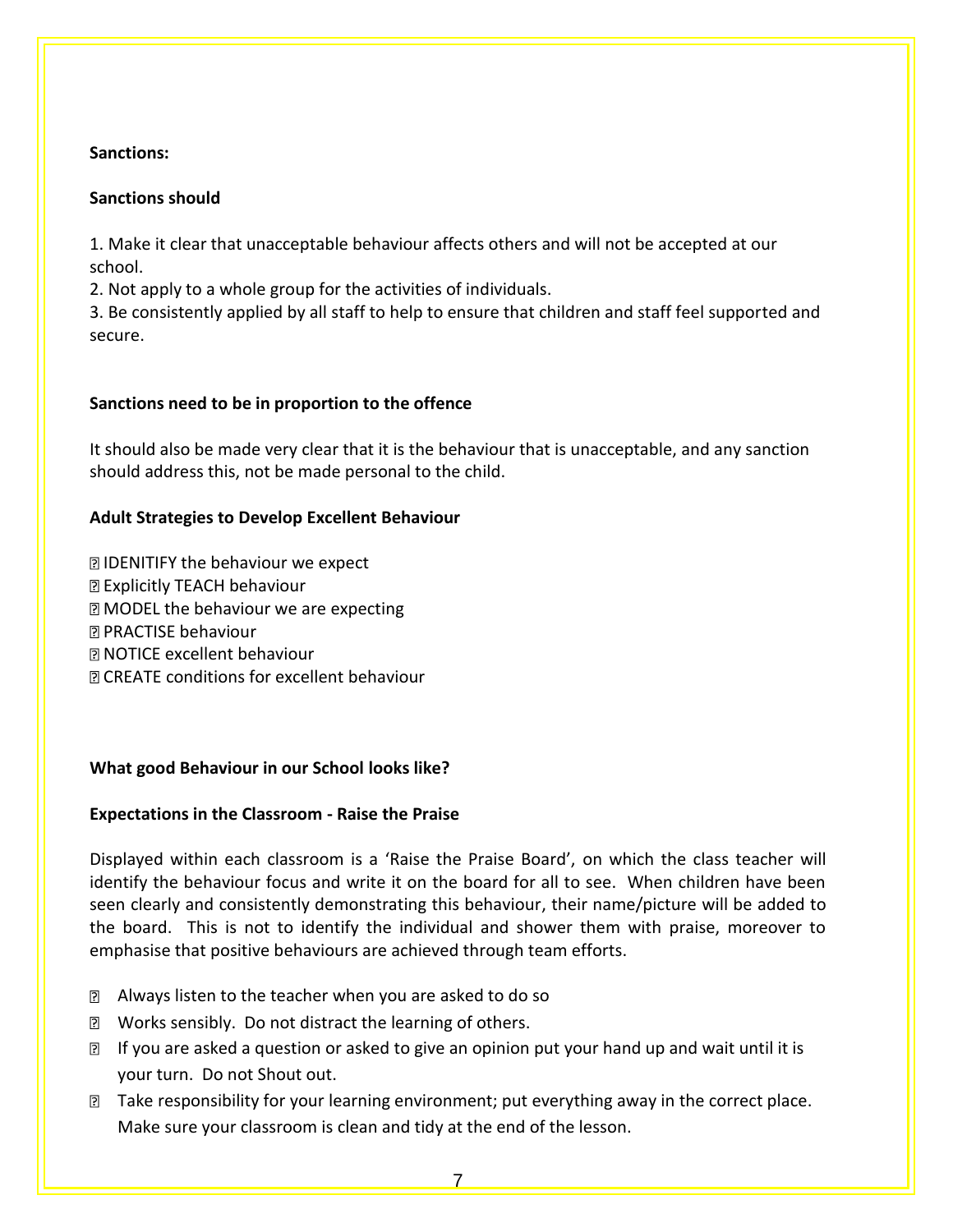#### **Expectations when moving around School**

- **E** Fantastic walking not running
- **E** As a class, maintain your Legendary Line
- Be respectful of others learning and move around quietly
- **The Fake responsibility for opening the door for others**
- **B** Greet people politely

#### **Expectations in the Playground**

- $\boxtimes$  Follow the instructions of the adults outside –(particular instructions will relate to being Covid safe)
- **Tell an adult if you are worried, frightened or sad**
- **Z** Allow others to get on with their own games
- R Keep hands and feet to yourself
- $\Box$  Do not retaliate always tell a member of staff
- $\boxtimes$  Ask permission before going back into the building
- **Play together and look after each other**
- $\boxtimes$  Stop and stand still when the bell rings / whistle blown
- $\boxtimes$  Walk sensibly to your line work as a team to create your legendary line

As adults within our school community we act as role models in every sense of the word – attitudes, standards, behaviour, relationships, communications.

#### **Language around Behaviour**

At St Luke's Catholic Primary School, we understand that a common and consistent use of language around behaviour is essential in creating clear boundaries to learn how to behave. We should remain professional and calm at all times. Conversations should follow a script and behaviours should be discussed as the behaviours they are, and not be personal to the child. Conversations around behaviour should be conducted, in the first instance, by the class teacher. Incidents are logged on CPOMS, at the staff member's discretion.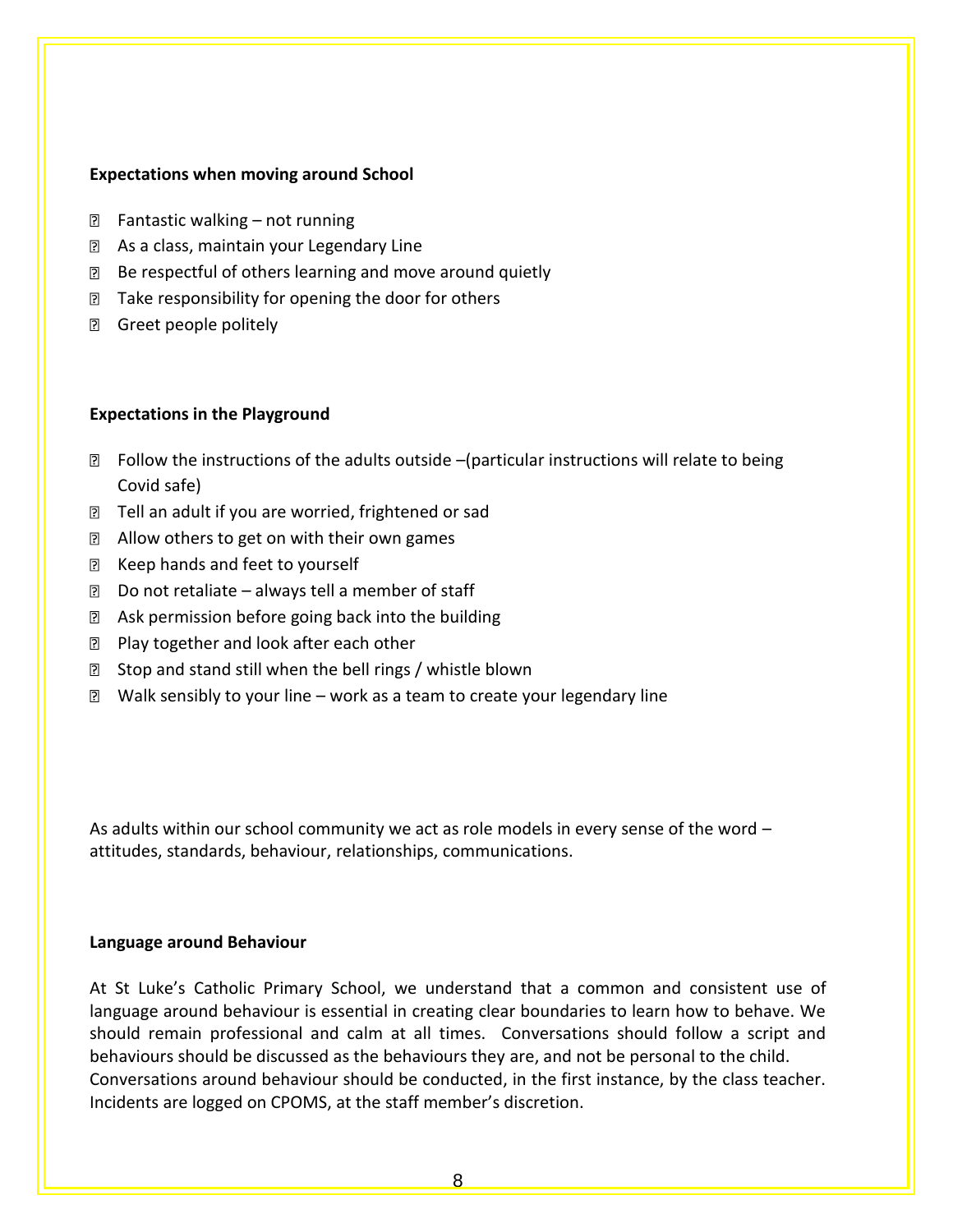#### **BEHAVIOUR PATHWAY**

Reminder Warning Time-In/Calming Time Follow up/Reparative Conversation *Should you feel, using your professional judgement, a senior member of staff needs to be part of the Follow up/Reparative Conversation then follow the guidelines below:* Sent to SLT/DHT/HT Parents Phoned Parents Called To School **Seclusion** Exclusion

#### **Extreme Behaviours**

Extreme behaviours occur very rarely, if not at all, however, at St. Luke's, the following procedures are in place to deal with the situations effectively ensuring the safety of all. When dealing with extreme behaviours, a child may need to be restrained if they or another person is unsafe. This will only be used as a last resort and by trained staff only. Where possible members of the SLT should be informed immediately.

Please refer to appendix B

The school will record all serious behaviour incidents on CPOMS .

## **Exclusions will occur following extreme incidents at the discretion of the Head Teacher. A fixed-term exclusion will be enforced under these conditions:**

Staff need respite after an extreme incident

- **Z** The child needs time to reflect on their behaviour
- To give the school time to create a plan which will support the child better
- The child being at home will have a positive impact on future behaviour

If these conditions are not met, other options may include a day seclusion with a member of the SLT or Headteacher.

We understand that throughout this process, it is imperative that we explain what is happening and why it is happening to parents and arrange meetings to discuss.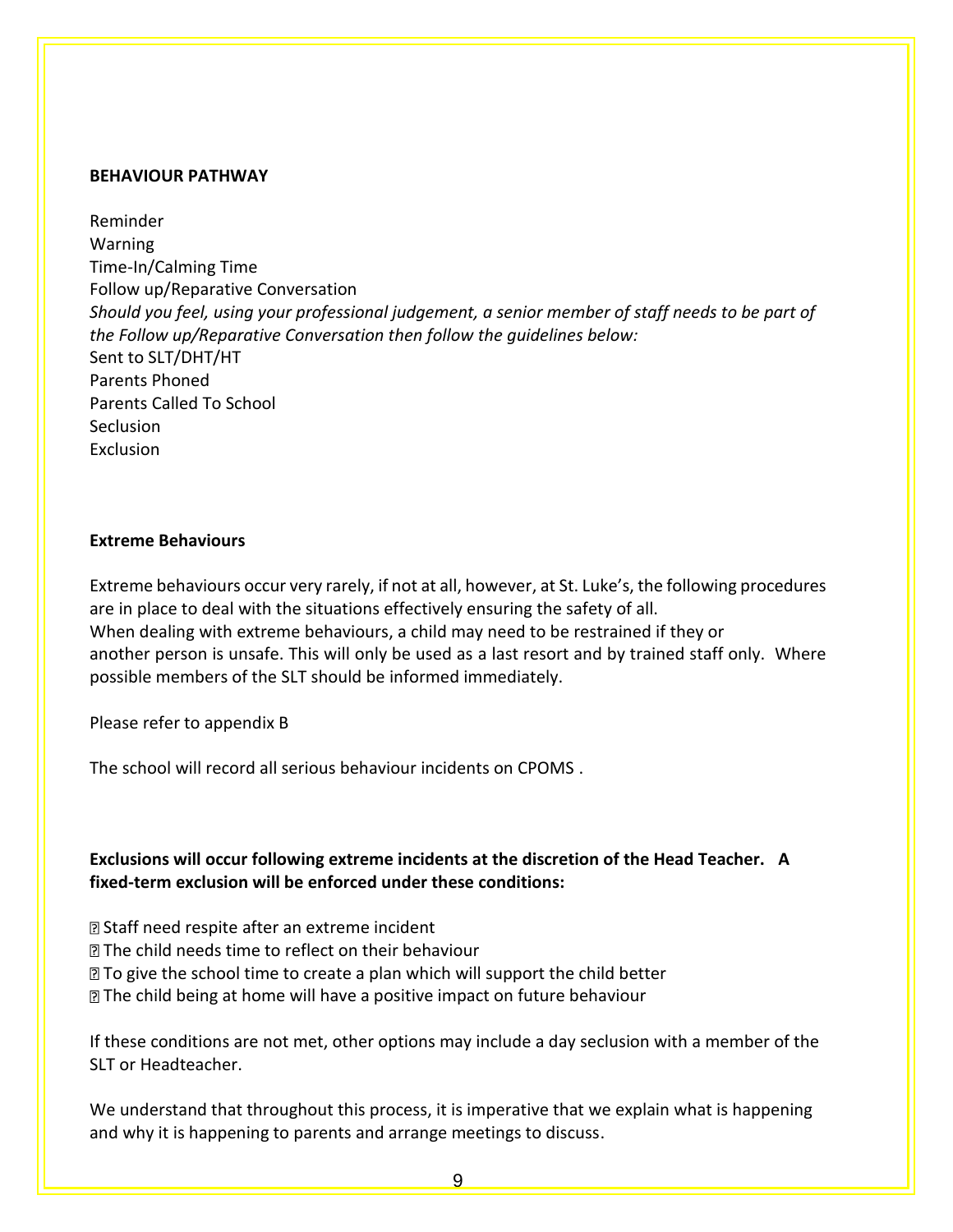#### **Physical Attacks on Adults**

At St Luke's Catholic Primary School, we take incidents of violence toward staff very seriously. We also understand that staff are the adults in the situation and can use a 'common sense' approach to keep themselves and the child safe to manage the situation effectively. Staff can use 'reasonable measures' to protect themselves in accordance with our Physical Intervention and Use of Reasonable Force Policy and should call for support if needed. Only staff who have been trained in Physical Restraint should restrain a child.

All staff should report incidents directly to the Headteacher or Deputy and they should be recorded on CPOMS. We appreciate these incidents can cause distress for the adults involved, therefore all staff are entitled to take some time away from the classroom to recover their composure. In extreme cases, the member of staff may be advised to go home by a member of SLT.

Whilst incidences of violence towards staff are wholly unacceptable, we must remember that we are a nurturing school that values each child under our care. It is important for us as adults to reflect on the situation and learn from our actions. Children who attack adults may do this for several reasons but, as adults, we need to still show compassion and care for the child. Exclusion will only happen once we have explored several options and have created a plan around a child.

#### **Permanent Exclusion or Out Of School Transfer**

Exclusion is an extreme step and will only be taken in cases where:

Long term misbehaviour is not responding to the strategies and the safety and learning of others is being seriously hindered. The pupil will be considered to have Special Educational Needs and the procedures for meeting those needs are set out in our SEND policy.

**The risk to staff and other children is too high The impact on staff, children and learning is too high** 

Permanent exclusion will be a last resort and the school will endeavour to work with the family to complete a managed transfer to a more suitable setting. In all instances, what is best for the child will be at the heart of all our decisions.

## **Application**

This Behaviour Policy is for all of our school community. If it is to be effective, everyone must use it with confidence and consistency. There may be occasions when adaptations may need to be applied e.g. swimming pool, or off site competitions or visits but the same principles of promoting good behaviour through the policy will always apply.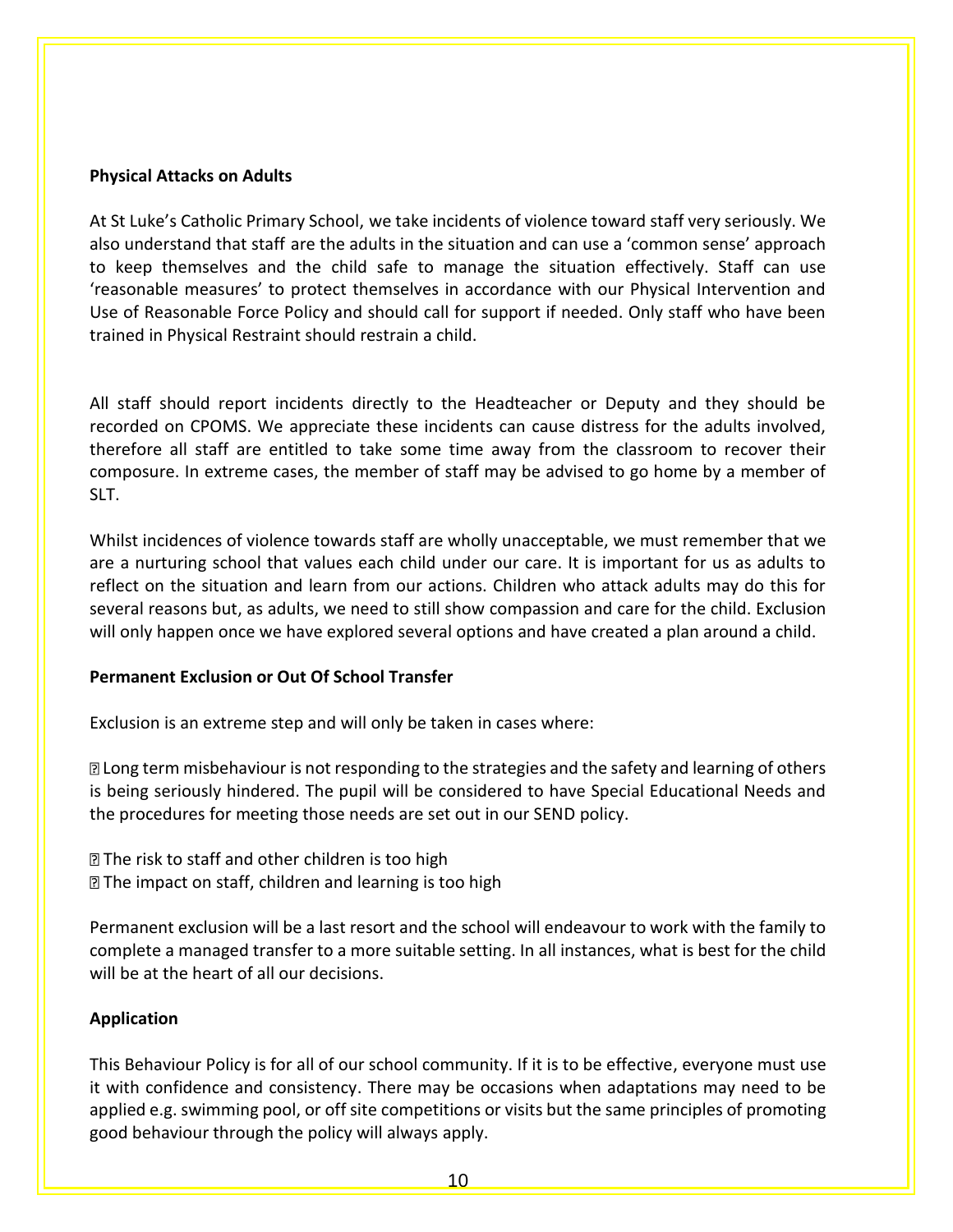#### **Appendix A**

#### The Script

Seven assertive sentence stems to provide a consistent approach among all adults in school.

- 1. You need to … (speak to me at the side of the room).
- 2. I need to see you … (following the agreed routine).
- 3. I expect … (to see your table immaculately tidy in the nest two minutes).
- 4. I know you will … (help John to clean up the mess).
- 5. Thank you for … (not hitting back, lets walk and talk).
- 6. I have heard what you said, now you must … (collect you things calmly and move to the thinking spot).
- 7. We will … ( have a better day tomorrow)!

#### Seven juicy bits of script

- 1. You need to understand that every choice has a consequence. If you choose to do the work, that would be fantastic and this will happen … If you choose not to do the work, then this will happen … I'll leave you to make your decision.
- 2. Do you remember yesterday when you helped me to tidy up? That is the John I in need to see today, that is the John you can be all the time.
- 3. I don't like your behaviour. Your behaviour is disruptive, damaging and dangerous. I don't like your behaviour but I believe you can be a success.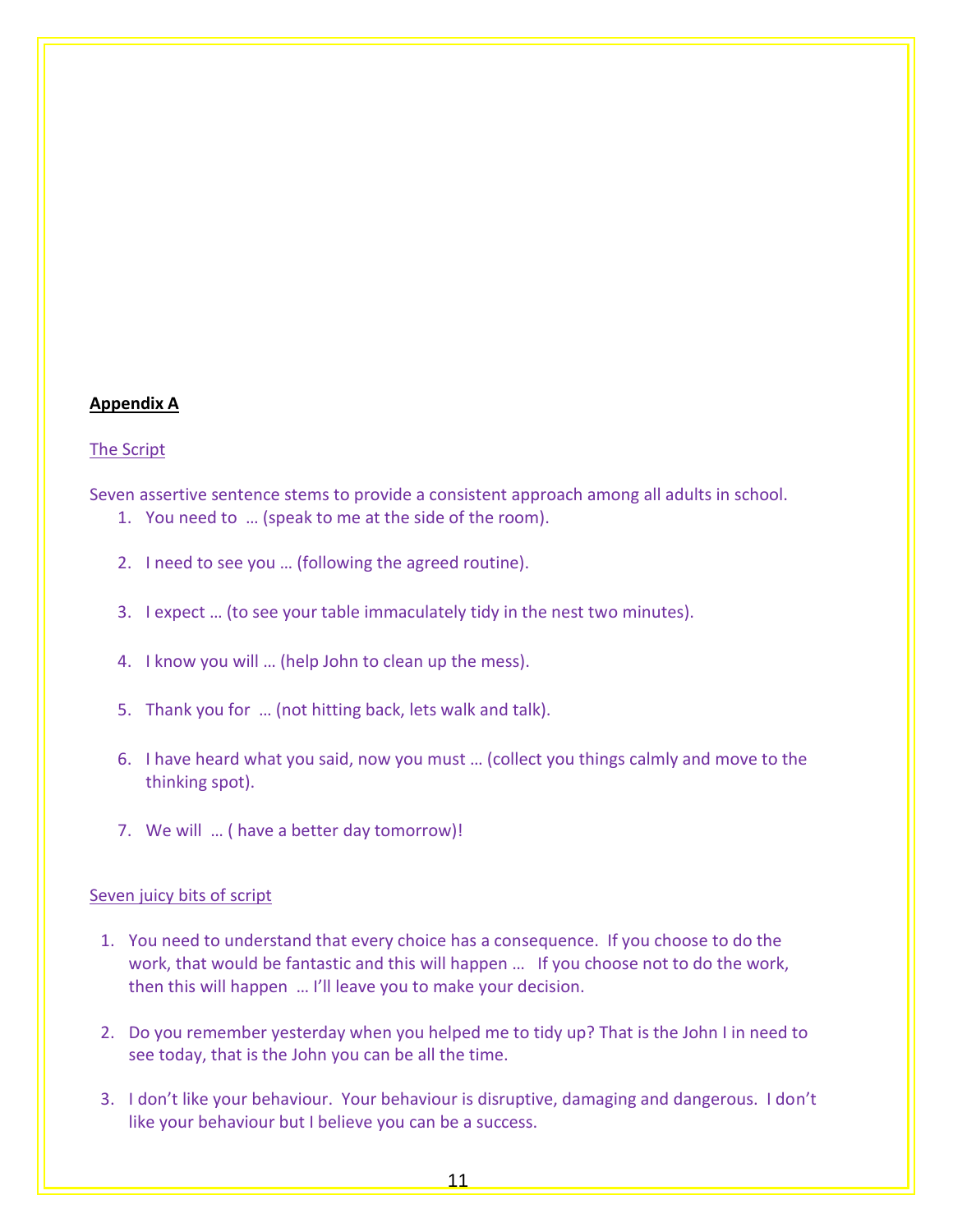- 4. I am not leaving, I care about what happens. You are going to be brilliant.
- 5. What do you think the poor choices were that caught my attention?
- 6. What do you think you could do to avoid this happening next time?
- 7. John it is not like you to …

### **Appendix B**

#### **PHYSICAL INTERVENTION & USE OF REASONABLE FORCE POLICY Key Points**

### **1. DEFINITIONS**

**Reasonable force'** - actions involving a degree of physical contact with pupils; it can be used to prevent pupils from hurting themselves or others, damaging property, or causing disorder **'Force'** can mean guiding a pupil to safety, breaking up a fight, or restraining a student to prevent violence or injury

**'Reasonable in the circumstances'** means using no more force than is needed

**'Control'** is either passive – e.g. standing between pupils, or active e.g. leading a pupil by the arm out of a classroom

**'Restraint'** means to hold back physically or to bring a pupil under control.

## **2. THE LEGAL POSITION Who can use reasonable force?**

All members of school staff have a legal power to use reasonable force, and it can apply to other adults, e.g. unpaid volunteers or parents accompanying students on a school trip.

Staff should use their professional judgement of each situation to make a decision to physically intervene or not. Staff should avoid causing injury, pain or humiliation, but in some cases it may not be possible. Schools do not require parental consent to use force on a pupil.

## **3. WHEN CAN PHYSICAL FORCE BE USED**

## **Schools can use reasonable force to:**

Remove disruptive pupils if they have refused to follow an instruction to leave

Prevent a pupil:

- disrupting a school event, trip or visit
- leaving the classroom where this would risk their safety or disrupt others
- from attacking someone